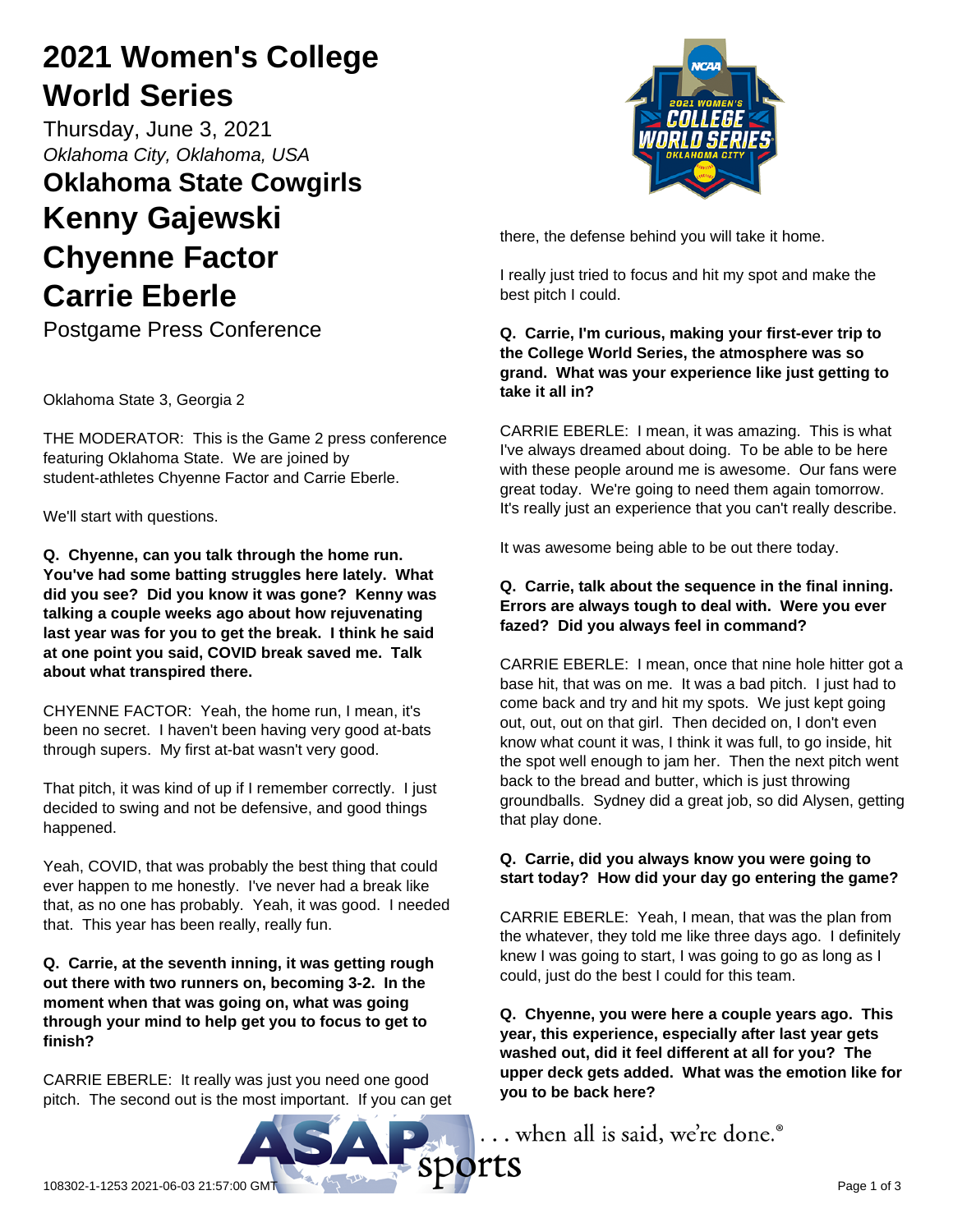CHYENNE FACTOR: It was awesome. I think it was, like, I was more calm this year. Like the first year, like, it was kind of crazy. We just got there, there was so much going on. This year not that it's like, Oh, I've been there. But, I mean, I've been there, and it was just, like, almost another game just with a lot more fans.

## **Q. Carrie, you came in with Alysen. Obviously she's playing her old team today. Her hit that got the extra insurance run, what could you see from her today emotionally? Was she pretty stable?**

CARRIE EBERLE: Yeah, I mean, I've been in her shoes before when we played Virginia Tech last year. It's always an internal, like, emotions that you don't usually feel when you're playing people you know, people you were on a team with for years. Obviously she was practically feeling that some today.

I think she went 2-for-3 at the plate, got the biggest run of the game, the insurance run. I mean, she'll clean up the defense. She always adjusts. It won't be an issue. She did a great job of making some nice stretches like she always does.

She was still in prime Alysen form today, just with little hiccups here and there. It's all right. We fought through it for her.

#### **Q. Carrie, after that Texas game where you pitched a complete game, Coach G was telling us you'll pitch and you want to pitch complete games, see out what you started. How important is it for you to finish what you started?**

CARRIE EBERLE: I think just being able to throw a complete game is always satisfying just to know that you were able to do it from start to finish. If I ever felt that I couldn't get the job done, I would pass it on to the next one because we got a great staff.

It's all about our defense. It's really been a team effort. Pitchers that are able to throw complete games know how important your teammates are behind you. That's been like that all year long for me.

## **Q. What did you think of Hayley's throw there?**

CHYENNE FACTOR: I mean, I thought it was really good. She threw it on the run. We work on that. I know she was telling Karli to get out of the way because Karli was still trying to pick it up. She was telling her to move so she could get it. I think she made a good throw on the run. It was good.

CARRIE EBERLE: I mean, that was a huge play. The momentum really could have shifted there. But she shut it down. That's what you need, what you're asking for from her. She even had a great throw later in the game, that a little bit earlier she probably would have gunned another one out.

THE MODERATOR: Congratulations. We'll see you tomorrow.

CHYENNE FACTOR: Thank you.

CARRIE EBERLE: Thank you.

THE MODERATOR: Now joined by Coach Gajewski. We'll take questions for Coach.

# **Q. Could you talk about Chyenne's homer. She admitted a second ago she hasn't had the best at-bats of late. What did you see in her in that moment?**

KENNY GAJEWSKI: Yeah, the at-bat was obviously huge. The pitch before that, I just didn't like her swings. I think she said she didn't feel good her first at-bat. I decided to put on a run-and-hit, which is kind of like a hit-and-run except I'm trying to get the hitter to be a little bit more aggressive. She swung at a ball down. I thought to myself, that swing is the one I want, like that one right there. The next pitch is the one she hit out.

I went over to Jeff when that was over with, I said, You got to help me at times when she's not going good, we need to get her in some action.

The action I think is what put her in a more offensive mindset, just what she needed. This kid is really good. Like anybody, when you're not going as good, it's tough. She knows that. She wears things on her sleeve. She wants to come through. It's been a grind the last couple weekends.

But this is all it takes, one good at-bat and you get going again. Then she gets a sacrifice bunt later. It's huge. I thought she had a really nice day.

I heard you ask her about COVID and all that. I still feel like COVID was really good for her. Wasn't good for everyone. For Chyenne, it really helped her just to look through life and softball, everything, with a different lens. Sometimes it's good to step back and look through a different lens, understand what you have, how to appreciate what you have, just put things into better perspective.

108302-1-1253 2021-06-03 21:57:00 GMT Page 2 of 3